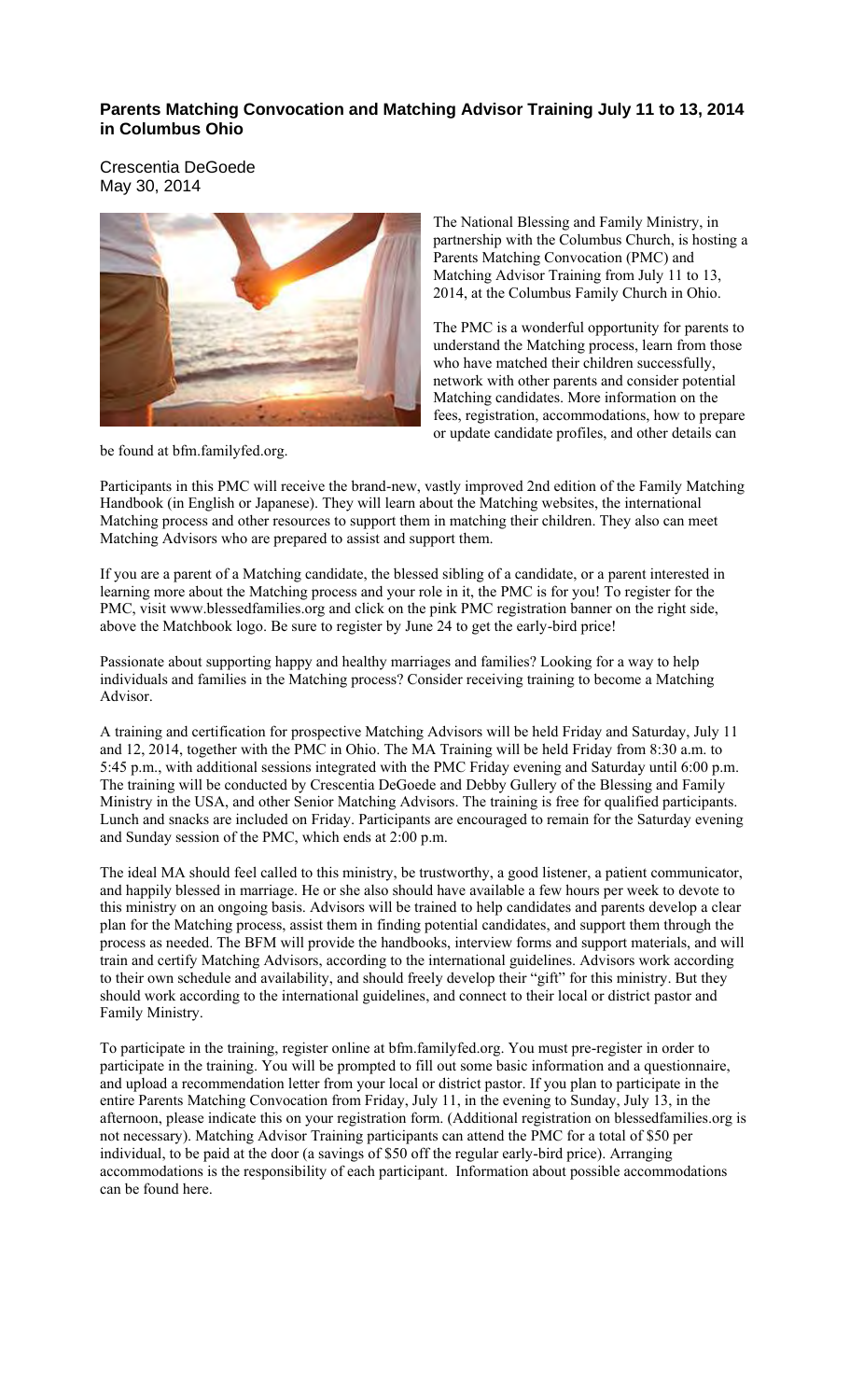

# Parents Matching Convocation @ Columbus, Ohio on July 11-13

May 23, 2014

The PMC is a wonderful opportunity for parents to understand the matching process, learn from those who have matched their children successfully, network with other parents and consider potential matching candidates. The PMC is not a place to finalize matches but to connect with other parents, learn about candidates and prepare to develop a Family Matching Plan based upon your child's priorities and preferences. We recommend that parents attend a PMC before beginning the matching process with their children. Parents whose children are at least 16 should participate in a PMC simply to learn and prepare.

Participants in this PMC will receive the brand new, vastly improved  $2<sup>nd</sup>$  edition of the Family Matching Handbook. They will learn about the matching websites, the international matching process and other resources to support them in matching their children. They can also meet Matching Advisors who are prepared to assist and support them.

The PMC registration process and submission of candidate information and photos is entirely online. PMC registrations and candidate profiles are submitted through "Matchbook," the online matching site at www.blessedfamilies.org. Candidates and their families need only apply once, and can then indicate where and to what extent their profile and photo information can be accessed by others, from total privacy, by permission only, through advocates or advisers, at the PMCs, etc.

To register for the PMC visit www.blessedfamilies.org, and click on the pink PMC registration banner on the right side, above the Matchbook logo.

## **Convocation Information:**

## **Location: UC Columbus Church Center**

4303 Indianola Ave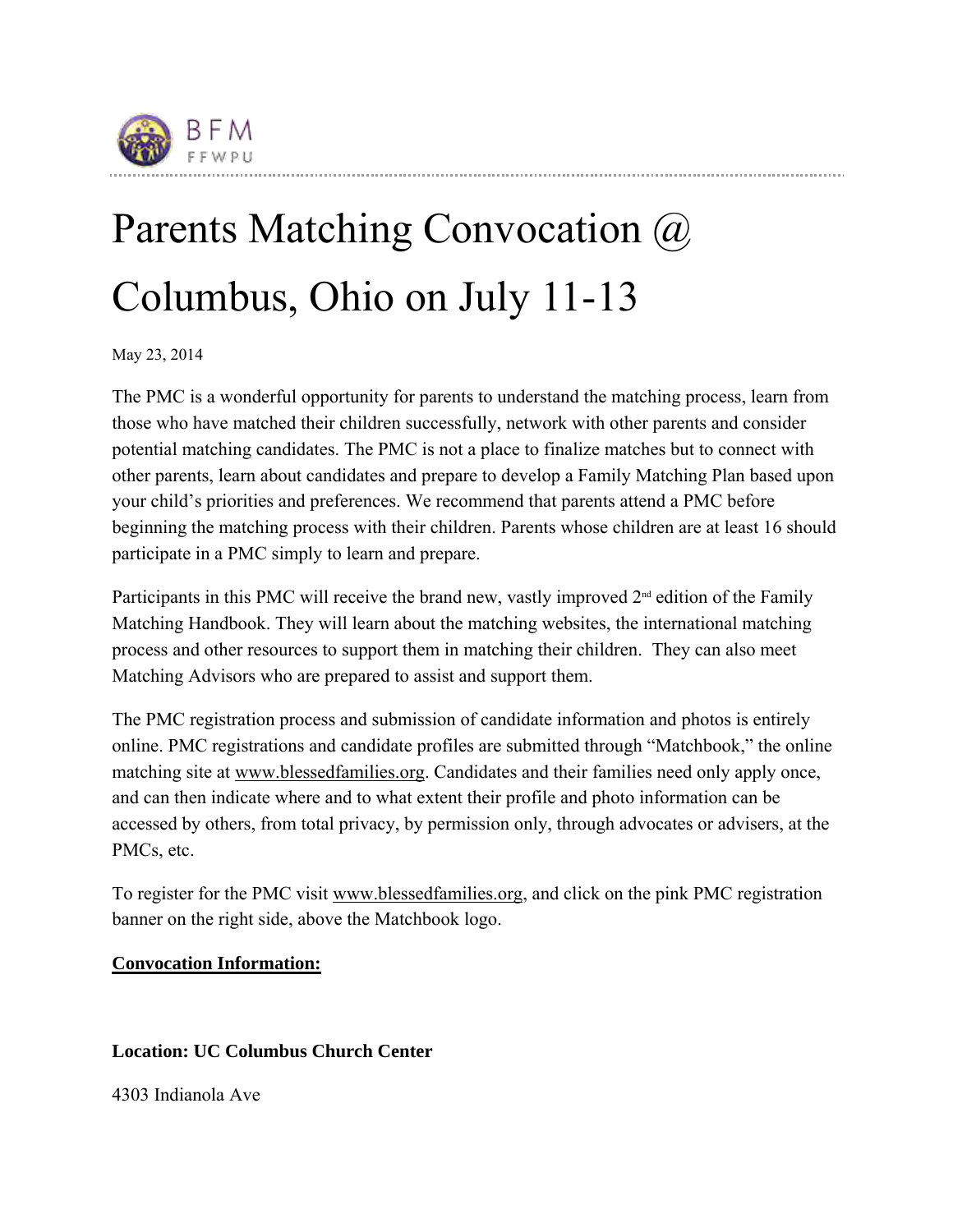Columbus, Ohio 43214

(614) 448-9099

#### **Schedule**

Onsite registration will open at 5:00 PM Friday afternoon, July 11 (pre-registering online will save you money and time at the conference registration). The program begins with Orientation at 7:30 PM that evening, and closes at 2:00 PM on Sunday, July 13.

#### **Who Should Attend**

Parents of matching candidates and Blessed siblings of candidates are also welcome. Parents of younger children are encouraged to attend, to familiarize and educate themselves about the process and their role and begin developing a family plan for matching their children.

#### **Registration- Save Money by Registering Early!**

To encourage prompt registration and facilitate planning and organization, participants can save money by registering early. You can pay directly online by credit card:

- **EARLY BIRD Pay by June 24**: \$100/individual; \$150/couple; \$50 for each additional family member
- **Pay after June 24**: \$120/individual; \$180/couple; \$60 for each additional family member

The registration fee covers the convocation program and materials, the **new 2<sup>nd</sup>Edition Matching Handbook (choose English or Japanese),** snacks and refreshments during the program, and 5 meals: Saturday breakfast through Sunday lunch. Accommodations are the responsibility of each participant. Dinner on Friday is optional at the cost \$8.00.

**To register, visit www.blessedfamilies.org**, and click on the pink PMC registration banner on the right side, above the Matchbook logo. Candidate profiles and photos can also be uploaded at the registration site and should be completed by **July 3rd**. If you need assistance registering for the PMC or uploading profiles and photos, contact your church office or Email us at BFMadmin@unification.org.

#### **Accommodations**

Accommodations are the responsibility of each participant. For those who travel and may need a hotel, we found two hotels with availability at reasonable rates. We reserved a block of rooms at each hotel: